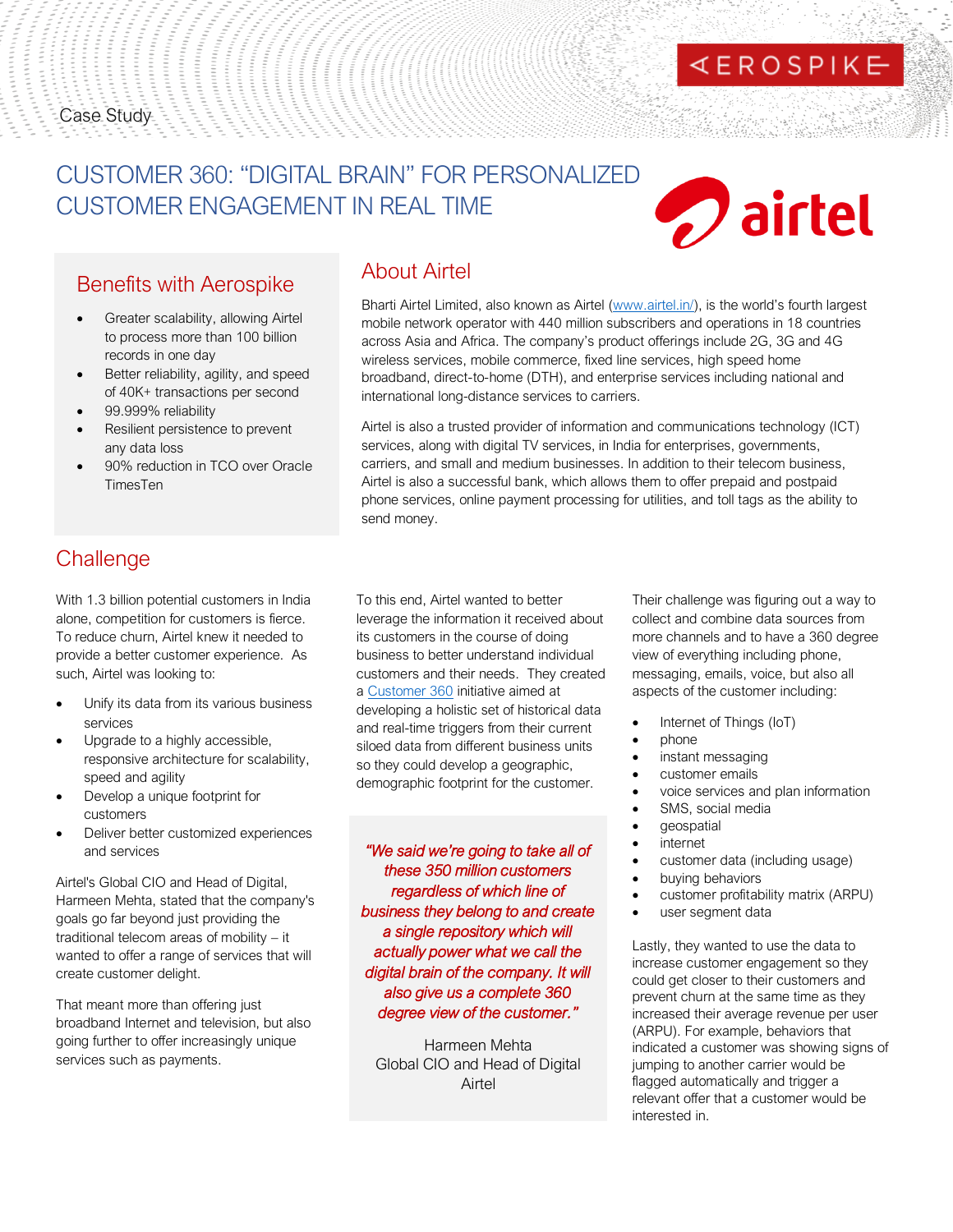## The Plan

In order to realize the company goal to go far beyond just providing the traditional telecom areas of mobility and offer services that delighted its customers, Airtel needed to overcome some significant technical challenges. They needed Aerospike.

As Airtel unified its data in a highly accessible, responsive architecture, it became clear that there was a great need for scalability – but there was also a need for speed and agility because its payment platform was processing nearly \$80 million payments.

Why Aerospike

Airtel selected Aerospike to help them realize their impressive Customer 360 goals. They were convinced that Aerospike would make it easy for them to use their data because Aerospike can ingest so much data in a short period of time.

Aerospike provided the ability to take data from 350 million customers across all customer data channels and bring that into one database at a rate of more than 40,000 transactions per second with sub-millisecond performance to significantly improve their reads and writes.

*"From the very inception, we needed very resilient persistence to prevent data loss and realize 99.999% reliability," said Mehta. "Aerospike made some bespoke enhancements into the core product to allow that to happen and I believe this is something that we could have done only with probably a handful of companies in the world."*

> Harmeen Mehta Global CIO and Head of Digital Airtel

Once they had a database that could mine trillions of records with deep learning to get a better understanding of what their customers are doing, deeper and deeper questions would be answered.

#### "We wanted to map out the circle of influence to pinpoint which of the people in our group of customers is the true influencer, so we could target them with the right kind of offer," says Mehta.

Using Aerospike, every single system in the ecosystem could query the database to ask information about the customer.



#### *Figure 1: The Digital Brain - using the power of AI and Machine Learning*

Airtel uses its "digital brain" to drive the one-channel experience for consumers, no matter which service they are using -- call centers, app, stores, or digital television.

#### Adds Mehta, "Because we have such a high amount of PII (personal identifying information) stored, it is incredibly important that we have an active, strong consistency layer to ensure it is always available – not like a typical NoSQL database."

Bottom line, they needed Aerospike to allow them to progress from knowing what their customers were doing, to what they wanted, as well as how and when they wanted it. All of this would result in a much more personal customer experience.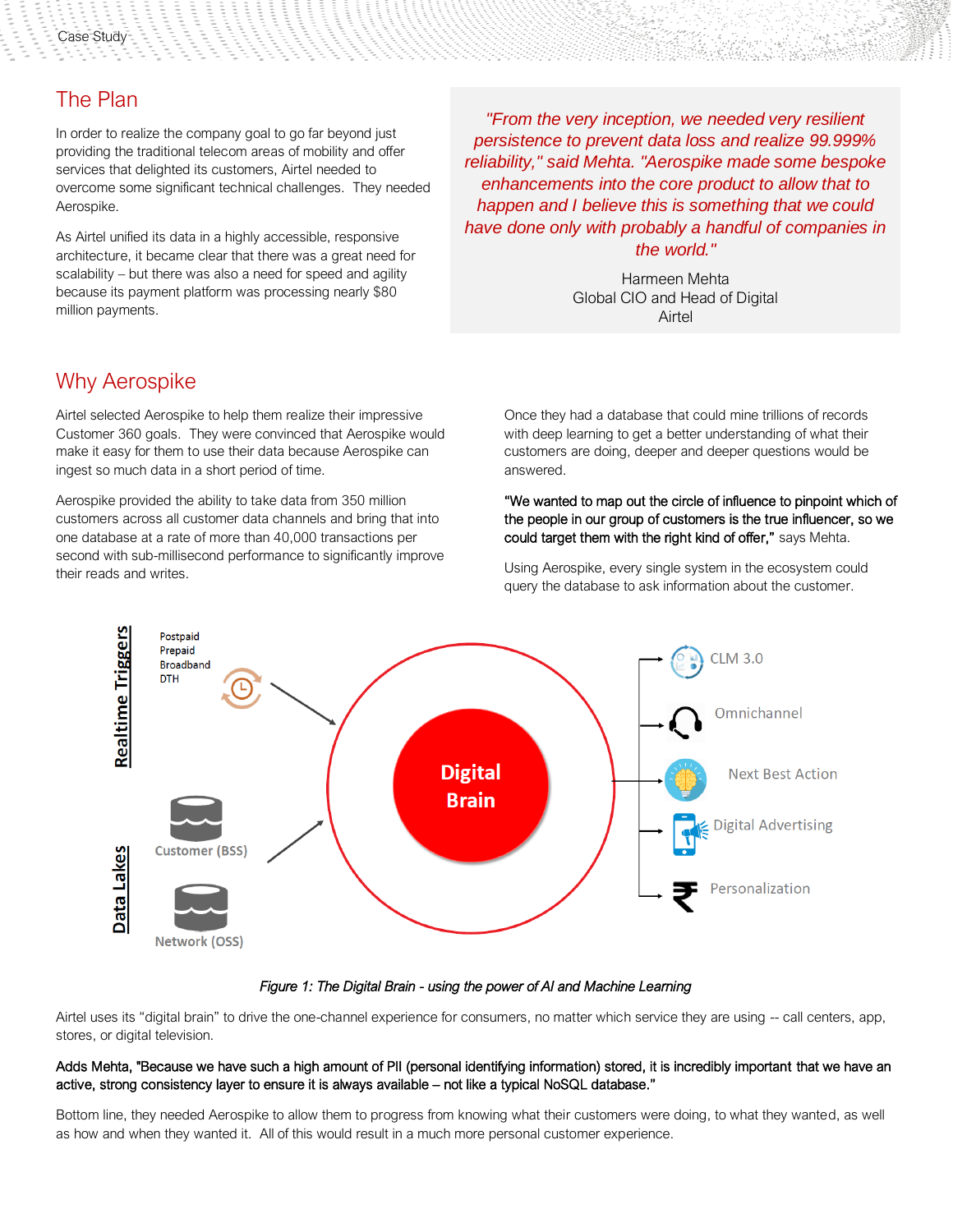Case Study

### **Results**

With Aerospike in place, Airtel finally has a unified and holistic view of each customer.



 $\label{eq:2.1} \mathcal{L} \mathcal{L} \mathcal{L} \mathcal{L} \mathcal{L} \mathcal{L}$ 

bhlian Aidh A

*Figure 2: Unified and Holistic view of the Customer across services* 

Embracing this holistic approach, the elimination of less siloed data allows Airtel to use historical data along with real-time triggers to develop a better customer understanding. With greater scalability, Airtel accomplishes this by being able to process 100 billion+ records a day at a rate of 25K-40K transactions per second.



*Figure 3: Fully personalized AI-powered recommendations across service offerings*